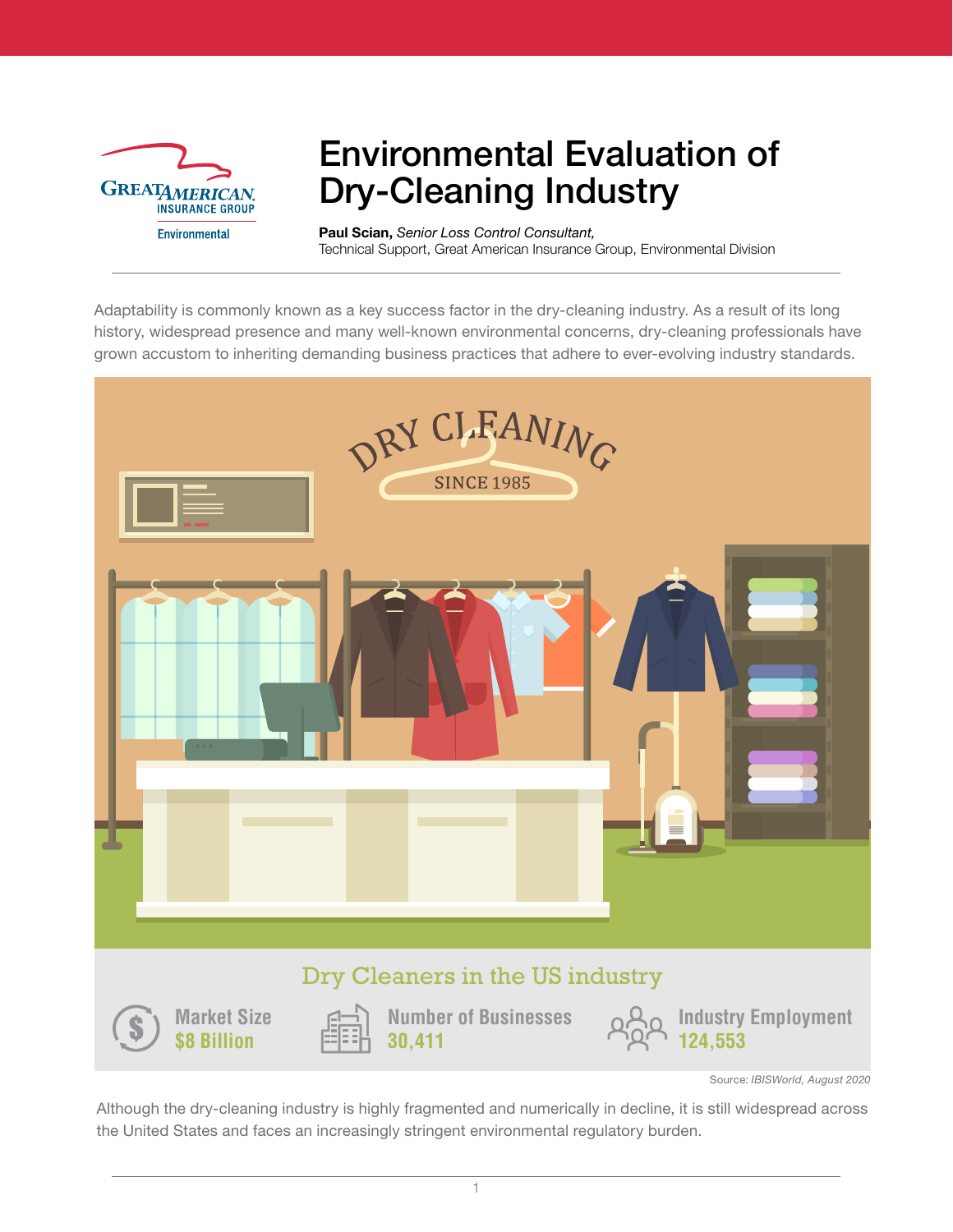## SECTION I

#### Solvents – Background, Current Types

The first dry-cleaning businesses reportedly started in Paris, France circa 1820 and in the U.S. circa 1840. Initially, the use of low flash point, highly flammable, petroleum-based solvents led to most facilities being located outside of cities due to the increased fire hazard they posed. To reduce this hazard, the U.S. Department of Commerce required dry-cleaning solvents to have a minimum 100-degree flash point in 1928. This led to a rapid switch to Stoddard Solvent which met the new requirement. PCE, which is non-flammable, was reportedly first used in the industry in the early 1930s<sup>1</sup>. The perceived safety of PCE led to its rapid and widespread growth of usage throughout the industry.

| Dry-Cleaning Solvents Currently Used and Environmental Cleanup Considerations                                                                                                                               |                                                                                                                                                                                                                                                                                                                                                                  |
|-------------------------------------------------------------------------------------------------------------------------------------------------------------------------------------------------------------|------------------------------------------------------------------------------------------------------------------------------------------------------------------------------------------------------------------------------------------------------------------------------------------------------------------------------------------------------------------|
| <b>Perchloroethylene (PCE): Various Estimates Centered</b><br>Around ~ 50% Of The Market, Some Current<br>Estimates Still As High As 65% <sup>2</sup> Peak Market Share At<br><b>Over 90% In Late 1990s</b> | PCE remains the most common chemical solvent<br>used in dry-cleaning industry, particularly in the<br>retail segment, for many reasons including its proven<br>cleaning ability and installed equipment base.                                                                                                                                                    |
|                                                                                                                                                                                                             | Denser than water, cleanup costs for a PCE release<br>$\bullet$<br>can rapidly add up when the contaminant sinks into<br>deep fractured bedrock making removal difficult and<br>time consuming. Remediation costs in excess of<br>\$100K are routine and often over \$500K. In fact, it is<br>not unusual for these costs to exceed \$1MM.                       |
|                                                                                                                                                                                                             | The growth in third-party bodily injury risk appears<br>$\bullet$<br>to be increasing. As expanded on later in this report,<br>a 2020 EPA issued draft re-evaluation of PCE health<br>risks required by 2016 amendments to the Toxic<br>Substances Control Act (TSCA) notes PCE presents<br>an "unreasonable risk to" numerous groups including<br>"bystanders". |
| Hydrocarbons: ~10% And Growing Share Of The<br><b>Market</b>                                                                                                                                                | Common products include Exxon-Mobil's DF-2000,<br>$\bullet$<br>Chevron Phillips' EcoSolv, and Pure Dry. These<br>petroleum-based solvents are less effective than<br>PCE. DF-2000 is a high flashpoint synthetic paraffin<br>(petroleum) dry-cleaning solvent.                                                                                                   |
|                                                                                                                                                                                                             | A market negative for hydrocarbon solvents is the<br>$\bullet$<br>reported characteristic of leaving a strong odor on<br>garments.                                                                                                                                                                                                                               |
|                                                                                                                                                                                                             | Environmental considerations are difficult to evaluate<br>$\bullet$<br>due to numerous variations in the product category<br>and much shorter history of current petroleum<br>products.                                                                                                                                                                          |
|                                                                                                                                                                                                             | General clean-up expectations tend to be lower<br>$\bullet$<br>in costs and time required than PCE due to<br>hydrocarbons being lighter than water. This would<br>tend to avoid releases entering deeper aquifers<br>and fractured bedrock with associated clean-up<br>difficulties.                                                                             |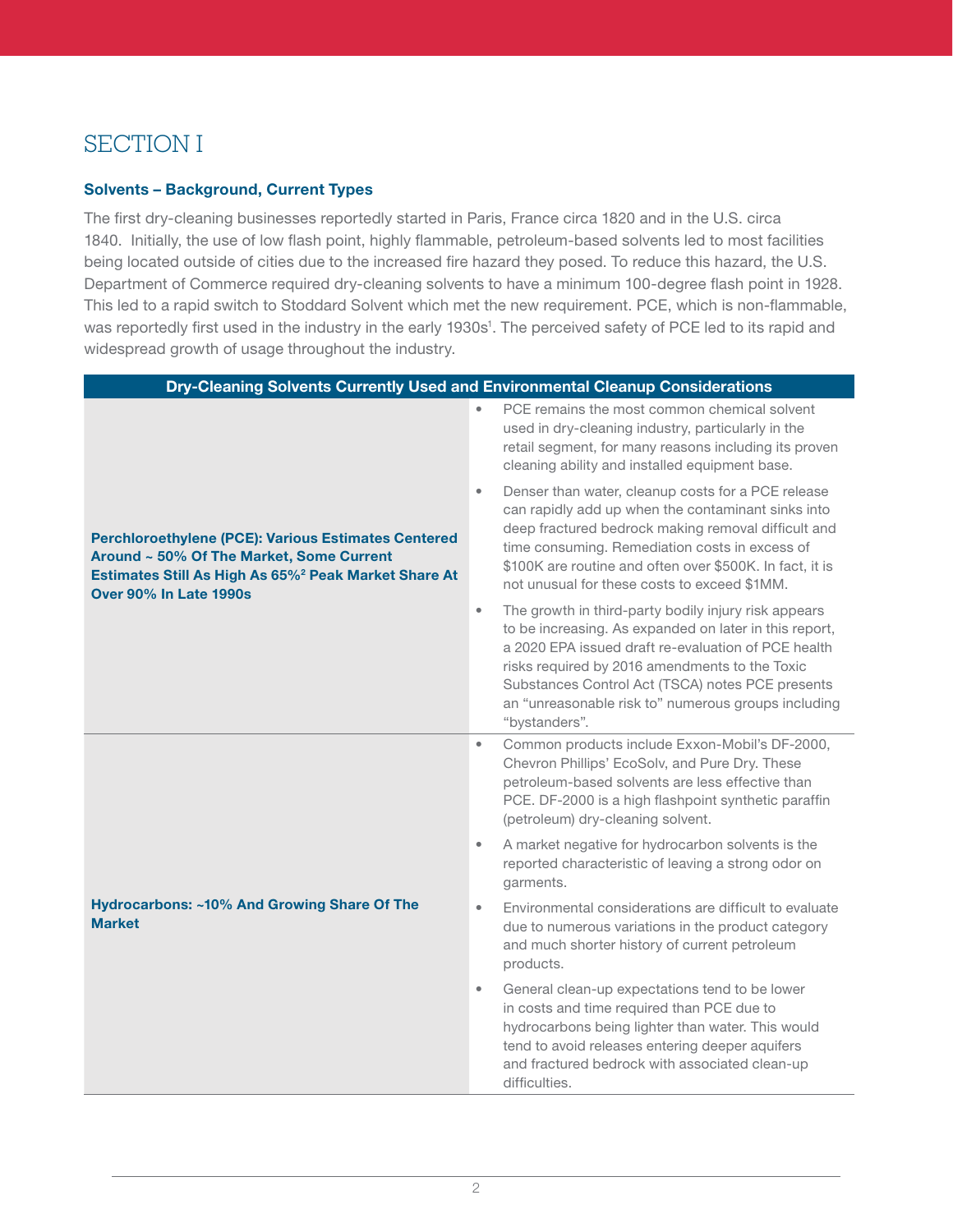|                                                                                               | CO2 cleaning involves converting carbon dioxide from<br>$\bullet$<br>gas to liquid which is then used to clean the clothes.<br>After cleaning, the carbon dioxide is reconverted<br>to gas and then disposed. It is the most expensive<br>method of dry-cleaning.                                                                                                                                                                                                                                                                                                                             |
|-----------------------------------------------------------------------------------------------|-----------------------------------------------------------------------------------------------------------------------------------------------------------------------------------------------------------------------------------------------------------------------------------------------------------------------------------------------------------------------------------------------------------------------------------------------------------------------------------------------------------------------------------------------------------------------------------------------|
| Co2 And Supercritical Co2: Unknown % Of Market                                                | The Dry Cleaning and Laundry Institute (DLI) notes<br>$\bullet$<br>this method as having a "fairly low cleaning ability" in<br>a 2007 report. The effectiveness has been increased<br>through the addition of surfactants and other<br>additives, and it is considered the most effective for<br>removing soot and odors from a fire. Other than future<br>greenhouse gas concerns, existing environmental risk<br>appear to be very low to non-existent.                                                                                                                                     |
| Liquid Silicone, Decamethylcyclopentasiloxane (D5):<br><b>Unknown But Growing % Of Market</b> | GreenEarth introduced and popularized this silicon-<br>٠<br>based solvent in 1999. An October 2016 piece<br>published by GreenEarth noted the number of stores<br>supplied worldwide at over 1,600. This has grown to<br>over 6,000 stores worldwide with over 1,000 machines<br>installed in the U.S. (June 2020, GreenEarth website).<br>As locations often have more than one machine, it<br>is unclear how many U.S. locations exist. Although<br>many consider it as effective as PCE, it is reportedly<br>more expensive. As a positive, it degrades in the<br>environment within days. |

There are several additional new solvents in use including:

- Glycol ethers
	- Rynex Holdings, LTD developed the solvent marketed as Rynex in 1995.
	- Solveair (aka Solvair), a dual system of cleaning with Glycol Ether and extraction with liquid CO2.
- Impress introduced by the Lyondell Chemical Company in 2004.
- DrySolv™ (n-propyl bromide) introduced by Enviro Tech International in 2006.
- Solvon K4 (dibutoxymethane) introduced by Kreussler in 2010. Solvon K4 is listed as a possible 'Dangerous Waste' in Washington State3.
- New, high flash-point synthetic petroleum solvents.

Despite its name, dry-cleaning involves the use of a solvent other than water to wet clothes in a cleaning process.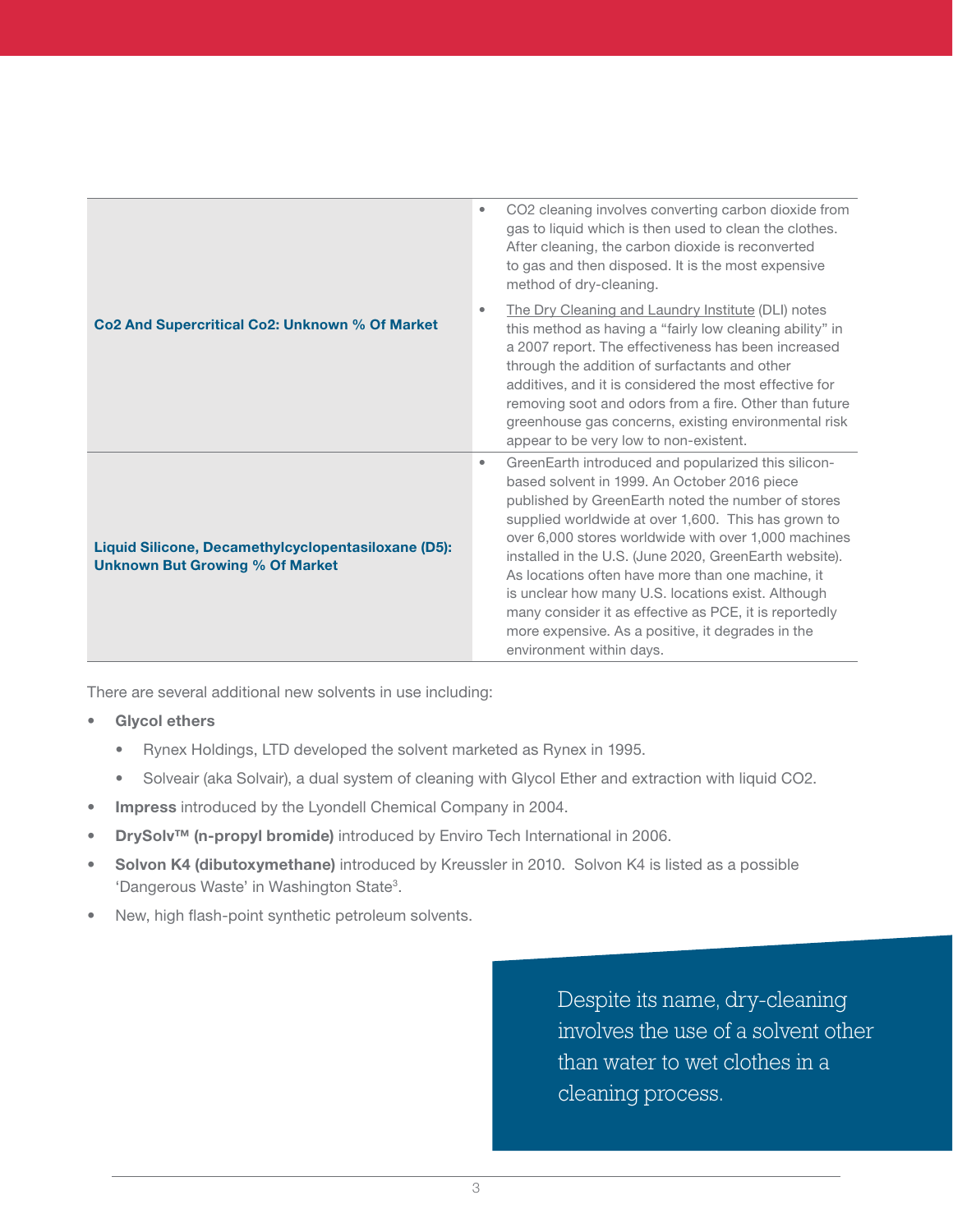As the dry-cleaning market continues to evolve, New York has taken additional regulatory precautions. Any dry-cleaner solvent used in New York must be approved prior to use. Machines using only water or liquid carbon dioxide are not regulated. The [NYS DEC website](https://www.dec.ny.gov/chemical/72273.html) lists over a dozen state approved solvents other than PCE.

Some reliable old solvents reportedly still in use for isolated niche applications include:

- **Benzene**
- ✓ White gasoline
- Stoddard solvent
- Higher 140 flash solvents

Importantly, 'green' dry-cleaning has come to mean any dry-cleaning process that does not use PCE. As a result, even petroleum-based dry-cleaning solvents are commonly marketed as being 'green'. Environmental considerations for the various new niche solvents have largely not been evaluated to date. Environmental considerations for the older existing solvents are expected to largely mimic those of the hydrocarbons group.



#### Industry Equipment

After WWII, smaller equipment and safer solvents allowed the industry to move into city centers and other populated areas. Modern dry-cleaning machines have undergone steady improvements.

Machines are commonly referred to by design generation:

| <b>1st Generation</b> | Earliest machines, transfer required between wash and<br>dry machines.                                                    |
|-----------------------|---------------------------------------------------------------------------------------------------------------------------|
| <b>2nd Generation</b> | Dry-to-dry machine. No transfer needed following wash                                                                     |
| <b>3rd Generation</b> | Improved dry-to-dry machine. Earliest vapor recovery systems still<br>vented to atmosphere however.                       |
| 4th & 5th Generation  | Enhanced vapor recovery. Referred to as closed loop integral to<br>machine. Newest machines are not vented to atmosphere. |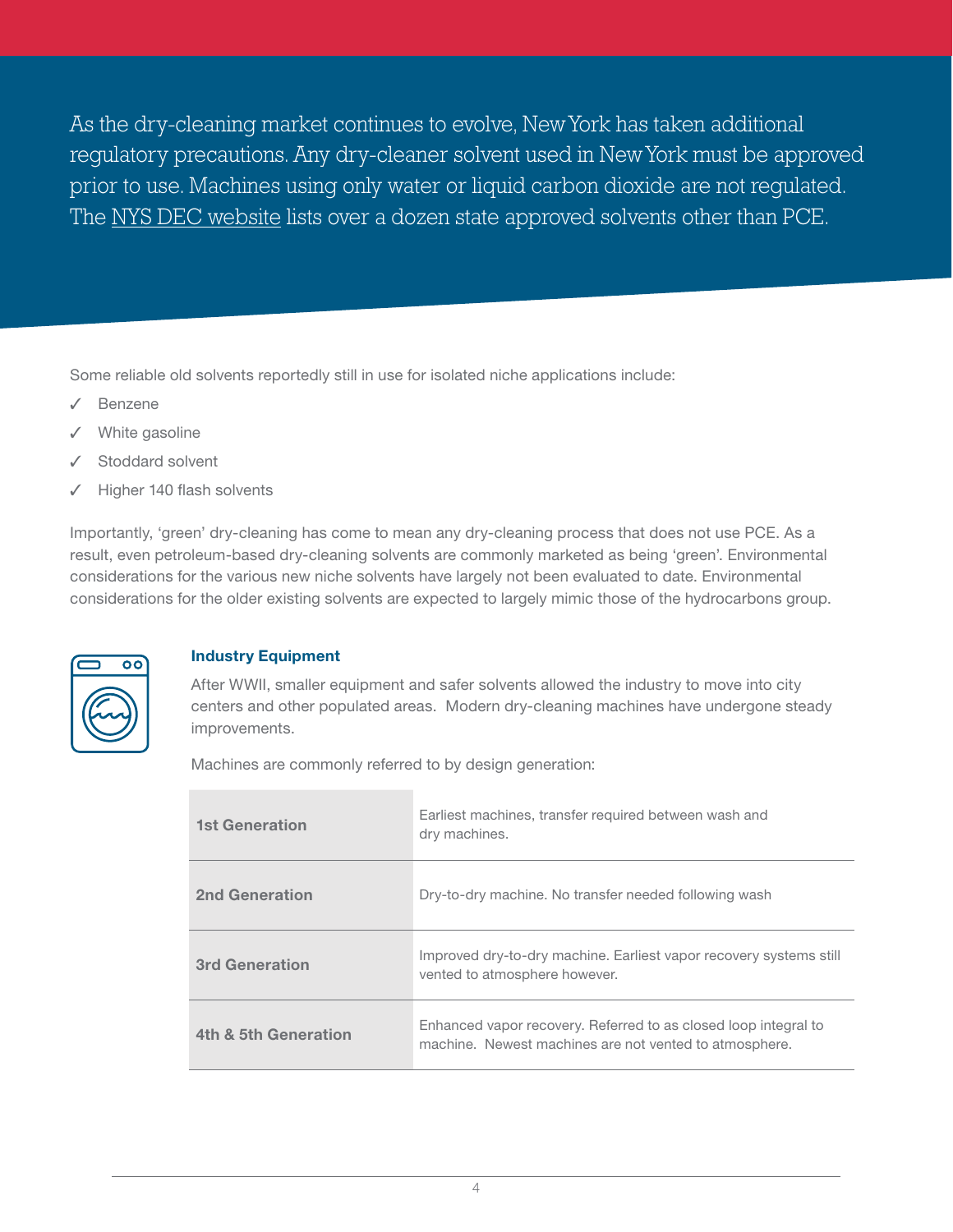The length of the wash cycle depends on the solvent and soiling, typically ranging from 8-15 minutes for PCE and at least 25 minutes for a hydrocarbon solvent due to its less aggressive cleaning. Total wash and dry times are compressed in the newest machines to 45 minutes+/-.

A modern dry-cleaning machine's ability to both clean and dry garments in one machine is a key difference from early machines where drying required transfer of clothes between two machines. Transfer machines often resulted in a steady, repeat release of solvent drippings onto a facility's floor.

Cost variation appears to be driven by equipment size with larger machines capable of handling very large, heavy commercial loads holding the highest price point.

#### Industry Establishments

The dry-cleaning industry is highly fragmented with no single operator accounting for more than 2.0% of industry revenue, and the top 50 industry operators estimated at less than 9.0%.

The industry has undergone significant restructuring over the past five years, with what were once-major companies downsizing considerably or exiting the industry altogether. [US Dry Cleaning Services Corporation,](https://www.usdrycleaning.com) which owned more than 40 locations across the Country in 2018, is nearly nonexistent with stores shuttering without notice to customers or the community. Its website currently consists of a single webpage noting all locations are currently closed due to COVID-19.

In contrast as well as temporarily setting aside COVID-19 concerns, some new operators have reportedly flourished by making use of pick-up and drop-off locker services and at-home delivery services.

#### New entrants<sup>4</sup>

- Rinse, a company started and headquartered in San Francisco and now in Los Angeles, Washington, D.C., Chicago and Boston
- Press 4 Time and other brands under the Huntington Group
- Cleanly (NYC)
- U2Laundry (Charlotte, NC)

#### *Some established entrants include:*

- Martin Franchises of Martinizing fame (one-hour service) is an industry entrant from 1949 with 170 sites
- Huntington Group, is the largest dry-cleaning franchiser in the U.S. with over 400 franchise stores when considering their entire family of brands – its largest brand being the Certified Restoration Drycleaning Network (CRDN) which works closely with insurance companies on fire and water damage claims<sup>5</sup>.
	- Although not confirmed, CO2 dry-cleaning is reportedly the most effective for removing soot and odors from a fire (see note earlier), this may be the solvent of choice for CRDN. Surprisingly, even as the largest industry operator, Huntington Group only commands 1.6% of the industry market (IBISWorld).

### Did you know?

- IBISWorld estimates machine cost between \$50K and \$250K.
- GreenEarth advertises its silicone-based cleaning machine cost as varying between \$35K and \$90K.

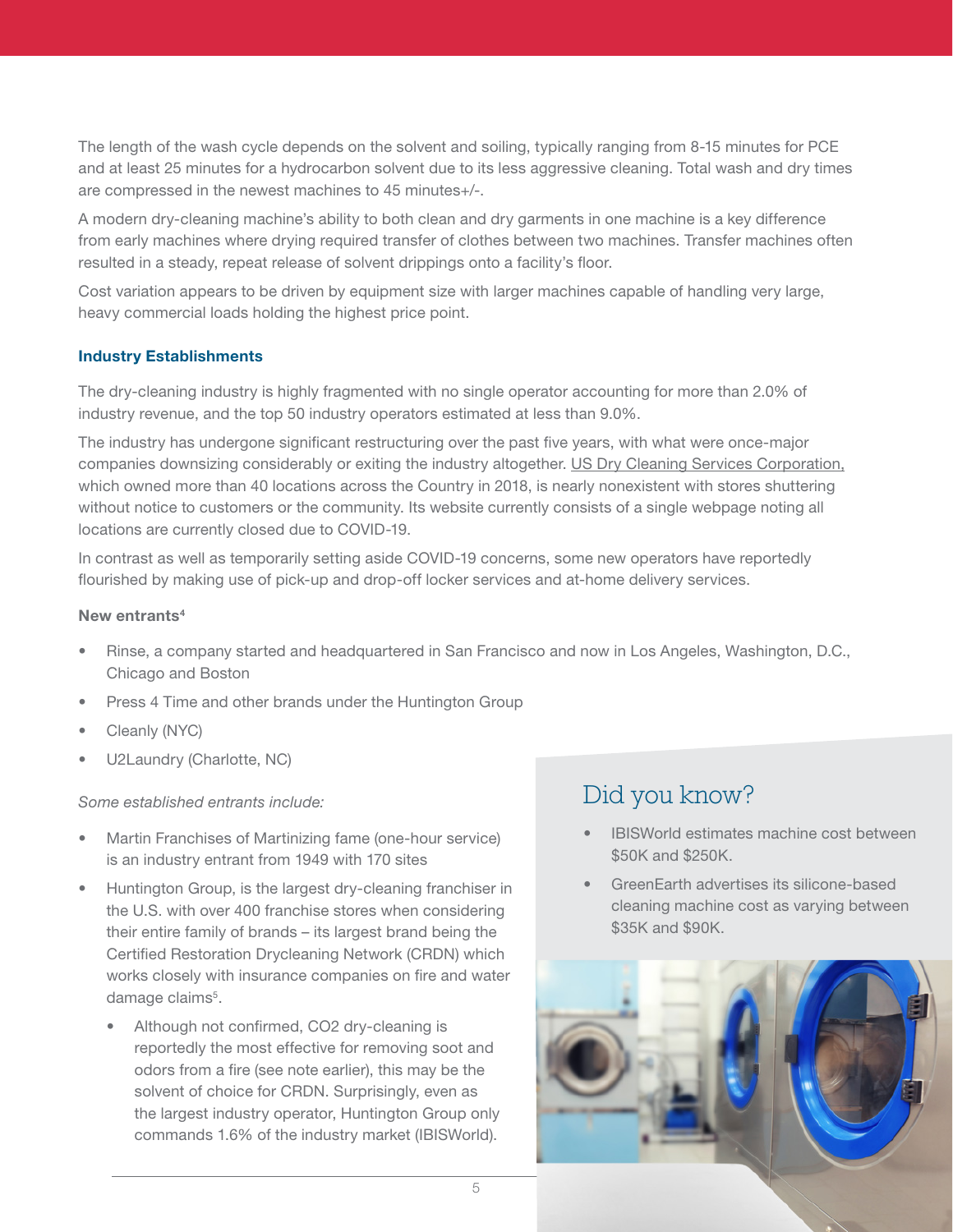Business scaling appears to be very difficult. A challenge many industry entrants face is increasing their market share. For this reason, we see a limited number of large or chain dry-cleaning companies and many smaller, mom and pop dry-cleaners.

"The barriers to entry into this space – to get up and running and start serving a handful of customers – are pretty low. It's the barriers to scale that are incredibly high," Ajay Prakash, Co-founder and CEO of Rinse, said.

#### Industry Segmentation

Dry-cleaning falls under NAICS 8123: "Drycleaning and Laundry Services" and more specifically as NAICS 812320.

NAICS industry descriptions are divided into three groups:

- 1. Retail dry-cleaning and laundering services; includes drop-off and pick-up sites and those offering specialty cleaning such as for furs, wedding gowns, draperies and more
- 2. Coin-operated laundry facilities
- 3. Commercial companies that generate the majority of its revenue from linen and uniform rentals

IBISWorld further segments the industry by breaking out commercial into laundry services and dry-cleaning services.

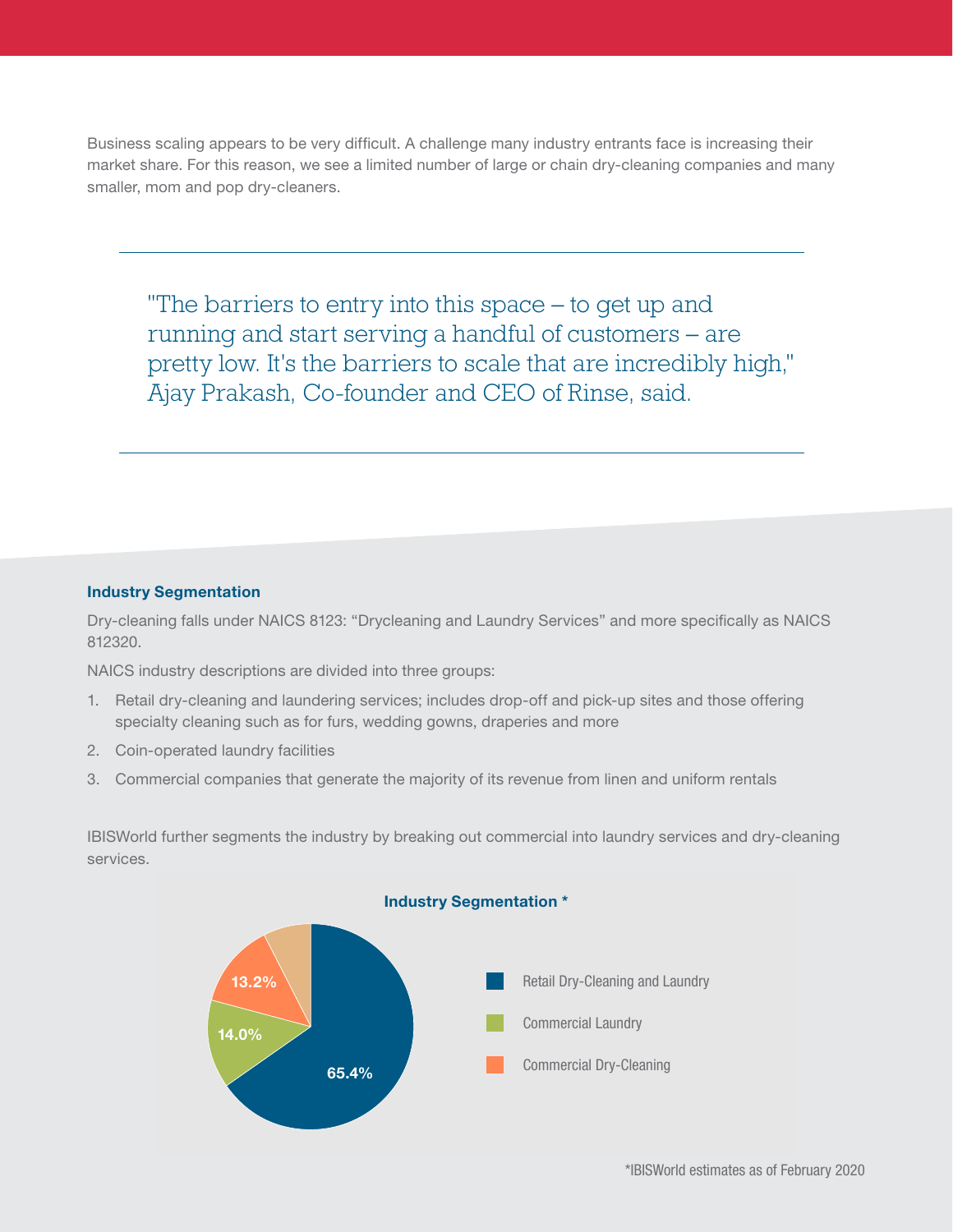The largest commercial clients of full-service laundry are hospitals, restaurants and hotels. Over the next five years, hospitals are expected to experience robust demand because of rising per capita healthcare expenditure. Prior to COVID-19, demand from the hospitality industry was expected to similarly rise as the trend of Americans dining out and taking domestic trips has risen. It is unclear how much the growth in each of these markets will drive corresponding growth in commercial dry-cleaning services versus laundry services.

While being only slightly less common than the commercial linen and uniform laundry segment, commercial dry-cleaning appears to be an area of growth in an otherwise challenged industry. It is likely that many commercial laundry and dry-cleaning facilities are co-located.

#### Industry Key Trends and Stats

IBISWorld notes that the dry-cleaning industry displays the characteristics of an industry in the declining stage of its life cycle. This indication supports the fact that the industry's small contribution to the overall economy is expected to continue a decline at a projected annualized rate of 1.1%. Moreover, other indicators of the decline stage include falling employment, low profit margins, a consistent stream of enterprises exiting the industry and intensifying competition from substitute products and other industries.

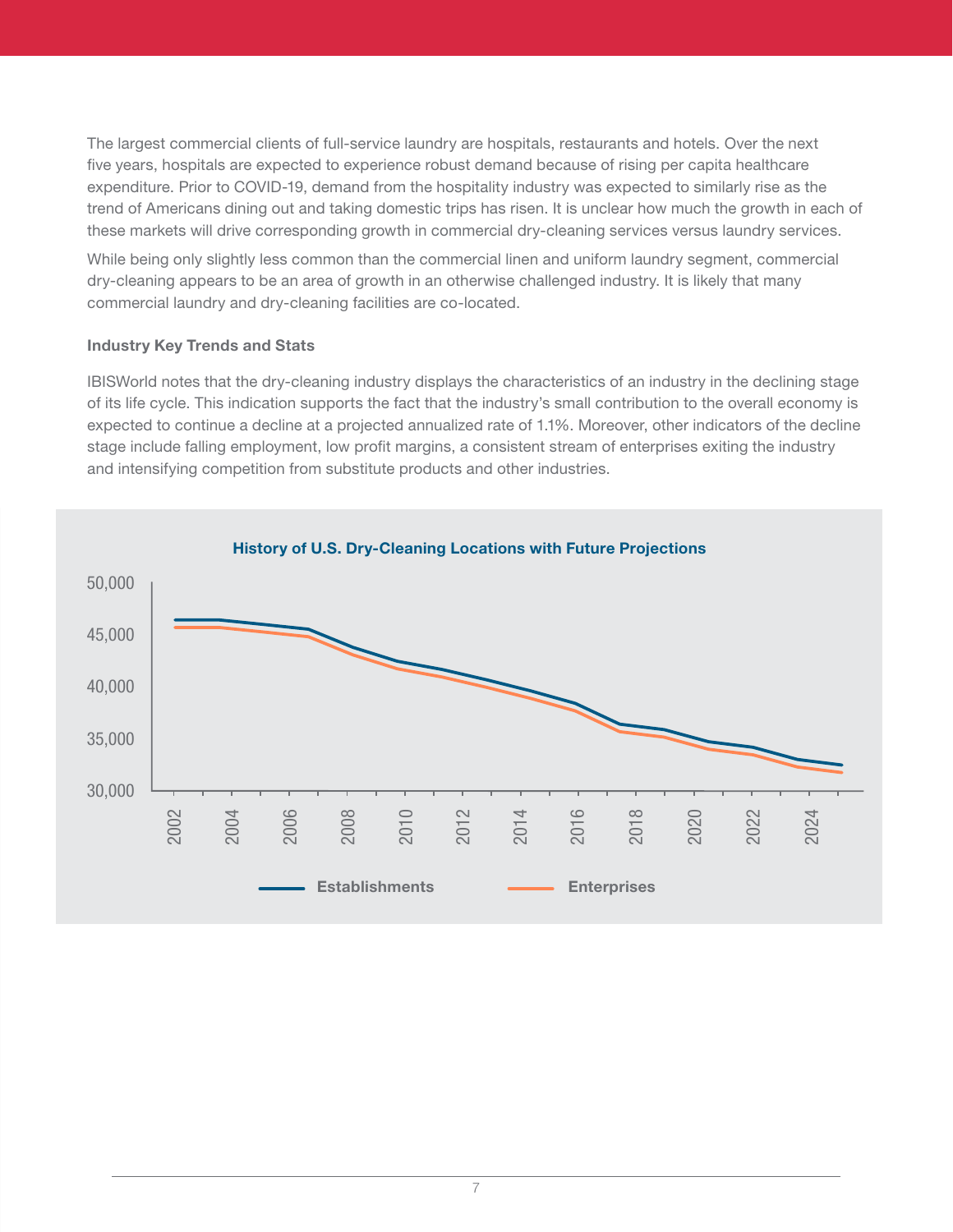#### An expansion on some key industry trends include:

- $\checkmark$  The industry has experienced increasingly challenging and unfavorable operating conditions due to declining demand for professional dry-cleaning services, unfavorable shifts in consumer preferences including purchasing more low-maintenance garments and a shift to business casual wear.
- $\checkmark$  The industry has been subject to a wide range of increasingly stringent federal and state environmental regulations regarding the use of perchloroethylene (PCE).
- $\checkmark$  The industry has undergone significant restructuring over the past five years as declining demand and relatively low profit margins has forced many operators to exit the industry.
	- $\checkmark$  The total number of establishments/locations has decreased an annualized 2.0% over the last five years to 34,696 and is projected to decrease to 32,055 by 2025.
- $\checkmark$  Similarly, the number of industry enterprises in 2020 fell to 32,380 and is forecasted for continual decline at an annualized rate of 1.6% to 29,870 operators by 2025.
- $\checkmark$  With the larger commercial clients being hospitals, restaurants and hotels, industry operators have increasingly targeted commercial markets to hedge against reduced retail demand.
- $\checkmark$  Total industry revenue for 2020 decreased to \$9.2bn
- $\sqrt{}$  Aggregate industry annual growth for 2015-2020 showed a decrease of (0.8)%
- 9 Aggregate industry annual growth for 2020-2025 is projected to decrease (1.1)%
- $\checkmark$  Low profit margin of 8.8%

IBISWorld expects industry revenue to continue declining over the next five years to 2025 due to unfavorable shifts in consumer preferences that will continue to diminish demand for dry-cleaning and full-service laundry. Steadier demand from commercial clients is expected to lead more operators focusing on this segment.

*Despite these negative trends, the industry remains highly competitive, localized and fragmented.*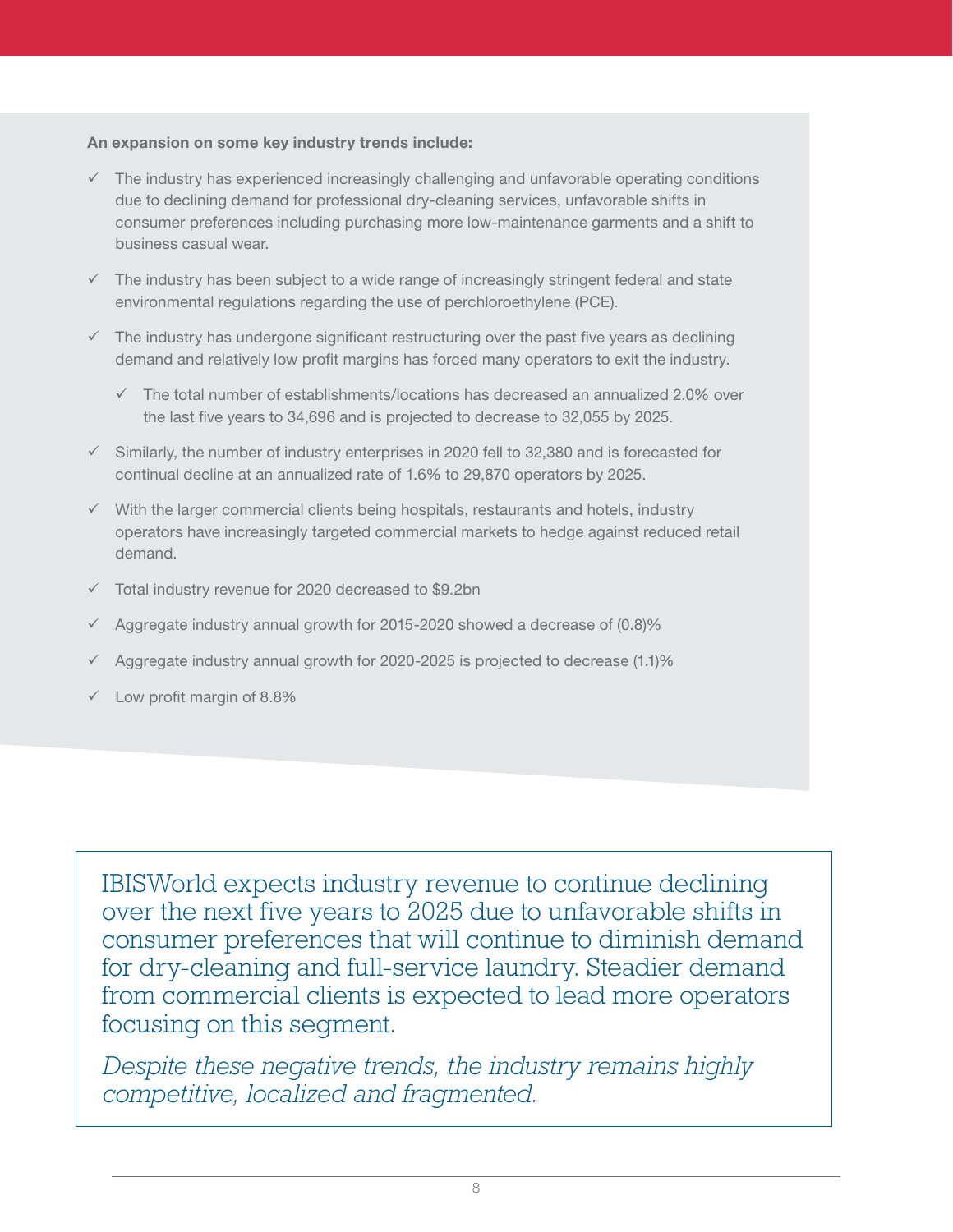#### Industry Environmental Regulation

Continued tightening of environmental regulations, particularly in respect to use of PCE, will likely force many retail dry-cleaners out of the market, predominantly older single-shop facilities that still use PCE. A history of how various regulations impacted PCE use and more broadly the dry-cleaning industry<sup>6</sup> with increasingly stringent regulation follows:

| 1963 | Clean Air Act is enacted to include national emission standards for hazardous air pollutants (HAPs). PCE is<br>later designated a HAP (see 1985).                                                                                                                                                                                                                                                                                                                                                                                                                                         |
|------|-------------------------------------------------------------------------------------------------------------------------------------------------------------------------------------------------------------------------------------------------------------------------------------------------------------------------------------------------------------------------------------------------------------------------------------------------------------------------------------------------------------------------------------------------------------------------------------------|
| 1972 | Clean Water Act (CWA) is passed which regulates indirect discharges such as to Publicly Owned Treatment<br>Works (POTWs) through a public sewer system. It also requires industrial facilities to pretreat their waste. The<br>CWA provision that typically applies to dry-cleaners is the NPDES, which controls both direct discharges to<br>surface waters and indirect discharges through POTW pretreatment program.                                                                                                                                                                   |
| 1974 | Safe Drinking Water Act - In addition to developing national drinking water standards via Maximum<br>Contaminant Levels (MCLs), the EPA also regulates underground injection of liquid wastes under the SDWA<br>to protect groundwater sources of drinking water. Required testing by drinking water systems over the years<br>that followed resulted in the discovery of numerous dry-cleaner PCE releases.                                                                                                                                                                              |
| 1976 | The Resource Conservation Recovery Act (RCRA) was signed into law providing legislation that regulated<br>the generation, transportation, treatment and disposal of hazardous waste in the U.S. EPA estimates the<br>average dry-cleaner generates 660 gallons of hazardous wastes a year <sup>7</sup> . Even unused dry-cleaner PCE is a<br>RCRA listed hazardous waste (D039 and U210). RCRA permits the U.S. EPA to direct clean-up at operating<br>sites when found in violation of an environmental regulation.                                                                      |
| 1980 | CERCLA aka Superfund was established to address abandoned and non-operating hazardous waste sites.<br>PCE is estimated to be the fifth most common contaminant at a Superfund site <sup>8</sup> being found at 28% of all<br>Superfund sites. Circa 2014, over 150 dry-cleaners are listed in the EPA CERCLIS <sup>9</sup> . A June 2020 Google<br>search of "dry-cleaner superfund site" turned up numerous webpages of Superfund sites named after former<br>dry-cleaning facilities.                                                                                                   |
| 1985 | The Environmental Protection Agency (EPA) published a Notice of Intent to list PCE as a potentially toxic<br>air pollutant to be regulated under Section 112 of the Clean Air Act. At that time, approximately 86% of<br>commercial dry-cleaning facilities utilized PCE in their operations, according to the U.S. Department of<br>Commerce. All dry-cleaners who use perc in both transfer and later dry-to-dry machines are required,<br>regardless of size, to undertake listed pollution prevention steps.                                                                          |
| 1993 | National Emissions Standards for Hazardous Air Pollutants (NESHAP) prohibits the sale of transfer dry-<br>cleaning machines <sup>10</sup> . The use of existing transfer machines continues, both at small, older facilities as well as<br>a few large commercial facilities.                                                                                                                                                                                                                                                                                                             |
| 1998 | The State Coalition for Remediation of Drycleaners (SCRD) was formed with the help of the U.S. EPA and<br>has grown to include 13 States (Alabama, Connecticut, Florida, Illinois, Kansas, Minnesota, Missouri, North<br>Carolina, Oregon, South Carolina, Tennessee, Texas and Wisconsin). These states have enacted formal dry-<br>cleaner remediation programs. A 2001 SCRD study estimated as many as 75% of U.S. dry-cleaning facilities<br>were contaminated. The 2008 10-yr SCRD "Accomplishments Report" estimated that 90% of dry-cleaning<br>facilities use PCE <sup>11</sup> . |
| 2005 | New dry-cleaning facilities co-located in residential buildings are prohibited by EPA. Existing co-<br>located facilities can continue to operate <sup>12</sup> .                                                                                                                                                                                                                                                                                                                                                                                                                         |
| 2007 | California becomes the first State to independently tighten PCE dry-cleaning use, banning new PCE<br>machine installations. Additional restrictions will lead to a complete PCE usage ban by 2023. CA regulators<br>estimated their state had 3,400 dry-cleaners with 70% using PCE at the time the regulation was put in place.<br>CA also prohibited co-location of PCE dry-cleaning in any buildings with residential use after July 1, 2010,<br>more than 10-years before a similar EPA nationwide restriction.                                                                       |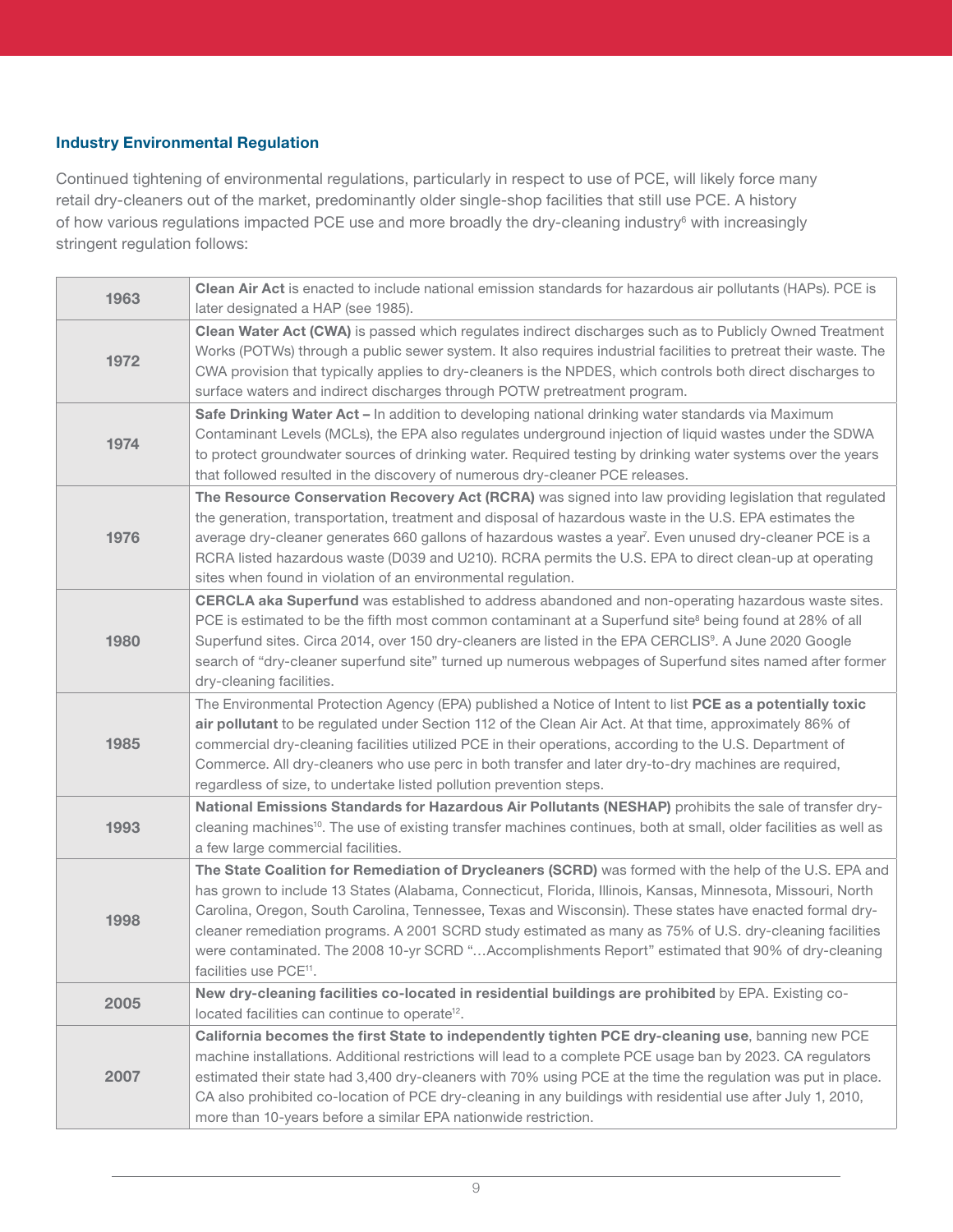| 2008              | Publication of EPA new regulation (73FR39871) prohibiting co-locating a PCE dry-cleaning facility<br>in residential buildings after December 21, 2020. Numerous articles <sup>13</sup> highlight this deadline. A separate<br>EPA regulation establishes July 27, 2008 as deadline to phase out all first generation PCE transfer<br>$machines14$ .                                                                                                                                                                                                                                            |
|-------------------|------------------------------------------------------------------------------------------------------------------------------------------------------------------------------------------------------------------------------------------------------------------------------------------------------------------------------------------------------------------------------------------------------------------------------------------------------------------------------------------------------------------------------------------------------------------------------------------------|
| 2012              | The EPA released an updated health assessment, which elevated PCE from a "chronic irritant" to a "likely<br>human carcinogen."                                                                                                                                                                                                                                                                                                                                                                                                                                                                 |
| <b>April 2020</b> | EPA releases updated 'Draft Risk Evaluation' on PCE as required by 2016 amendments to TSCA. Draft<br>report found unreasonable risk to workers, occupational non-users, consumers, bystanders and the<br>environment. <sup>15</sup> Comment period closed July 6, 2020.                                                                                                                                                                                                                                                                                                                        |
| 2020-current      | Current EPA website provides dry-cleaning sector three areas of information on requirements <sup>16</sup> :<br>Laws and Regulations<br>Compliance<br>Policies and Guidance<br>Petroleum based dry-cleaners also have federal requirements per the US EPA <sup>17</sup> ; however, these do not<br>appear to be as developed when compared to PCE. Interestingly, the EPA refers to the petroleum dry-cleaner<br>segment as Petroleum Dry Cleaners: New Source Performance Standards (NSPS). The requirements appear<br>focused on the solvent filter cartridges and control of VOCs emissions. |
| December 2020     | Per federal regulation, PCE facilities can no longer operate co-located in residential buildings. After<br>December 21, 2020, any dry-cleaners using PCE will need to have moved to a new location with no co-<br>located residential or close.                                                                                                                                                                                                                                                                                                                                                |

#### 2020 Implications

This co-location ban may result in many site assessments at dry-cleaning locations as these businesses exit from mixed use, residential buildings. It is unclear if state regulations will require site assessments. NJDEP ISRA Appendix C which provides NAICS code for industrial establishments subject to ISRA assessments does not include NAICS 8123.

Separately, landlords may ask for an assessment before dry-cleaner tenants leave. It is unclear if they can require this, especially if the exit occurs simultaneously with the permanent closure of the business. This could potentially leave landlord/former tenant battles on responsibility for contamination issues left behind.

Since switching to an eco-friendlier solvent is costly and requires facilities to replace most of their equipment, many smaller operators experiencing declining sales have been reluctant to make this changeover. Tougher environmental regulations are expected to continue driving up operating and capital expenses for dry-cleaners, which will further reduce profitability and likely force many smaller operators out of the market.

State regulation is also growing tighter as states either look to follow CA's outright ban on PCE or develop audit and compliance requirements to augment federal regulations. There are even county level requirements and guidance documents adding to the cost of business, e.g. Broward County, FL18. This would add to the following State level requirements in FL:

- [Management of Drycleaning Separator Water](https://depedms.dep.state.fl.us/Oculus/servlet/shell?command=getEntity&%5bguid=2.403024.1%5d&%5bprofile=DWM%20Historical%20Repository%5d)
- [Management Options for Chlorinated Solvent Drycleaning Equipment Taken out of Service](https://depedms.dep.state.fl.us/Oculus/servlet/shell?command=getEntity&%5bguid=2.402971.1%5d&%5bprofile=DWM%20Historical%20Repository%5d)
- [Weekly Container Inspection Log](https://depedms.dep.state.fl.us/Oculus/servlet/shell?command=getEntity&%5bguid=2.403136.1%5d&%5bprofile=DWM%20Historical%20Repository%5d)
- [Secondary Containment Information](https://floridadep.gov/waste/permitting-compliance-assistance/documents/secondary-containment-information)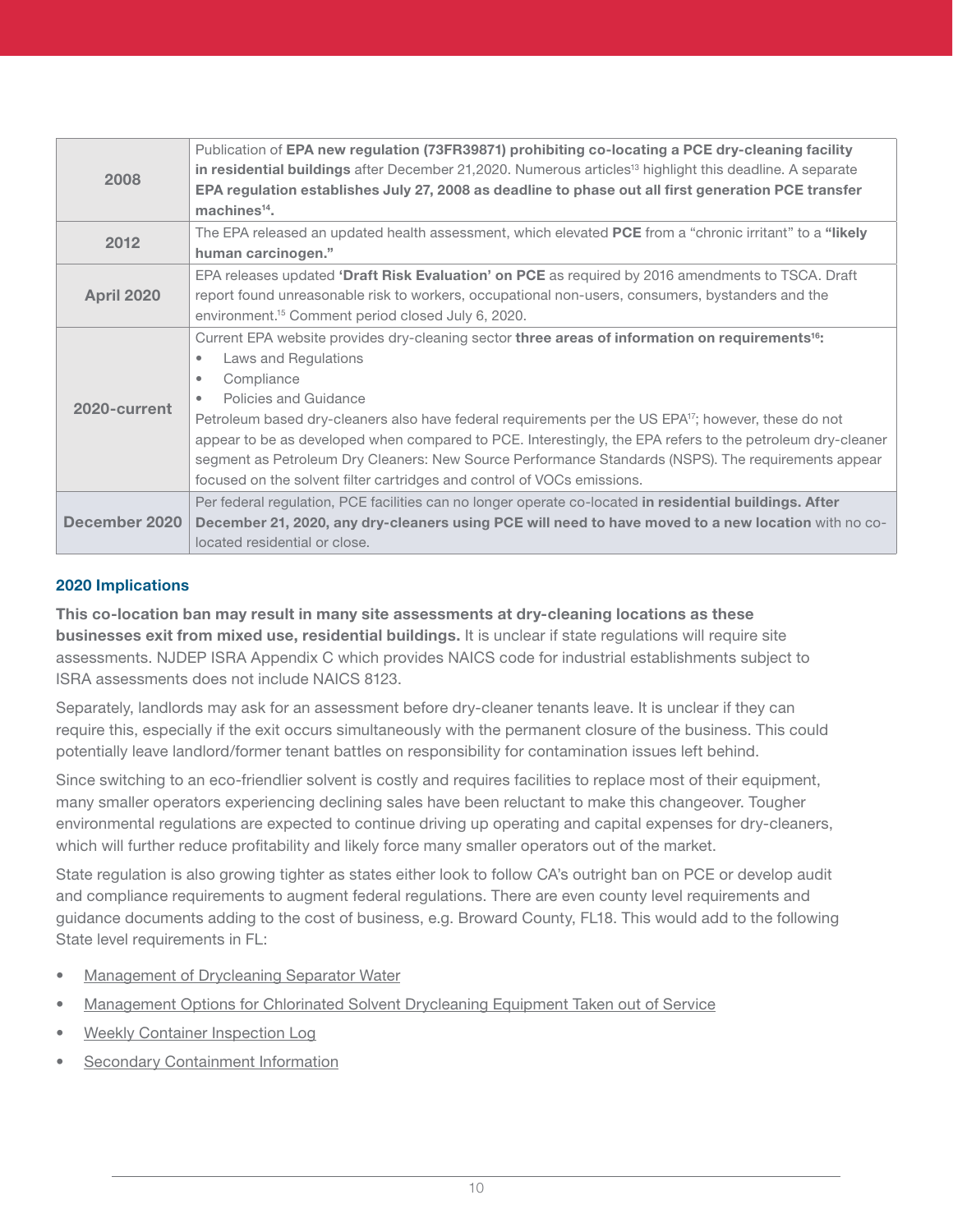## SECTION II

#### State Dry-Cleaner Funds

There are 13 States with formal dry-cleaner remediation programs for solvent release cleanup efforts.

| State(s)                | <b>Formalized Program(s) Created</b> |
|-------------------------|--------------------------------------|
| P<br><b>Connecticut</b> | 1994                                 |
| Florida                 |                                      |
| <b>Kansas</b>           |                                      |
| <b>Minnesota</b>        |                                      |
| Oregon                  | 1995                                 |
| <b>South Carolina</b>   |                                      |
| <b>Illinois</b>         | 1997                                 |
| <b>North Carolina</b>   |                                      |
| <b>Tennessee</b>        |                                      |
| Wisconsin               |                                      |
| <b>Alabama</b>          | 2000                                 |
| <b>Missouri</b>         |                                      |
| <b>Texas</b>            | 2003                                 |

Most states with established funding programs are not accepting new applications but are allowing historically known sites the opportunity to register for the funding while paying an annual fee. This allows them a way to participate in the program while also recycling money back into the available funds. Fees often are scaled and dependent on type and amount of solvent used. State programs have varying types of priority clean-up lists; however, many do not clearly define how they are prioritizing the clean-up efforts.

Funds appear to be depleting rapidly and many have established higher deductibles that the dry-cleaners must pay to be eligible for entry and use of program funds. Many of the programs also established an annual limit that will be distributed to participants as a means to keep the funds alive for as long as possible.

It appears that Illinois, Missouri and Wisconsin funds may have expired based on the language featured on these states' websites; however, all still have registration information available.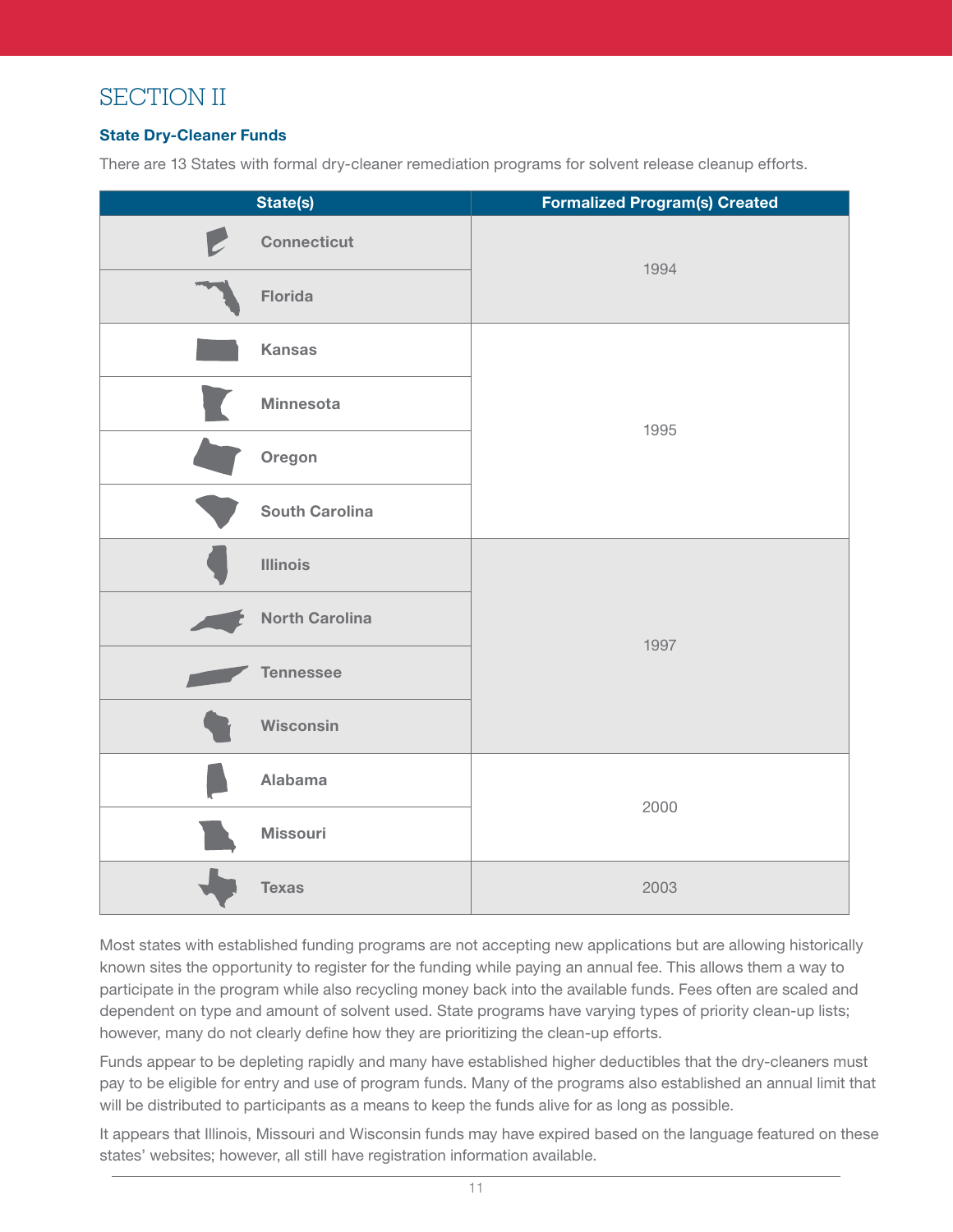# **IGENVIRONMENTAL**

As depicted above, the dry-cleaning industry is complex and presents many regulatory hurdles. As a professional working within the environmental insurance market, it is important to partner with a knowledgeable carrier who can properly help mitigate the risks described above. Contact your underwriter today to learn more about how our core products and services can help protect your clients' dry-cleaning operations.



Paul Scian, Senior Loss Control Consultant, Technical Support, Great American Insurance Group, Environmental Division

Paul is a Risk Analyst with Great American's Environmental Division. He brings over 30 years of environmental and insurance consulting experience to Great American. Paul's background includes hydrogeology and finance degrees with extensive experience in greenfield, water supply development and brownfield redevelopment. He provides technical support and training to our underwriters and is based out of our New York office.